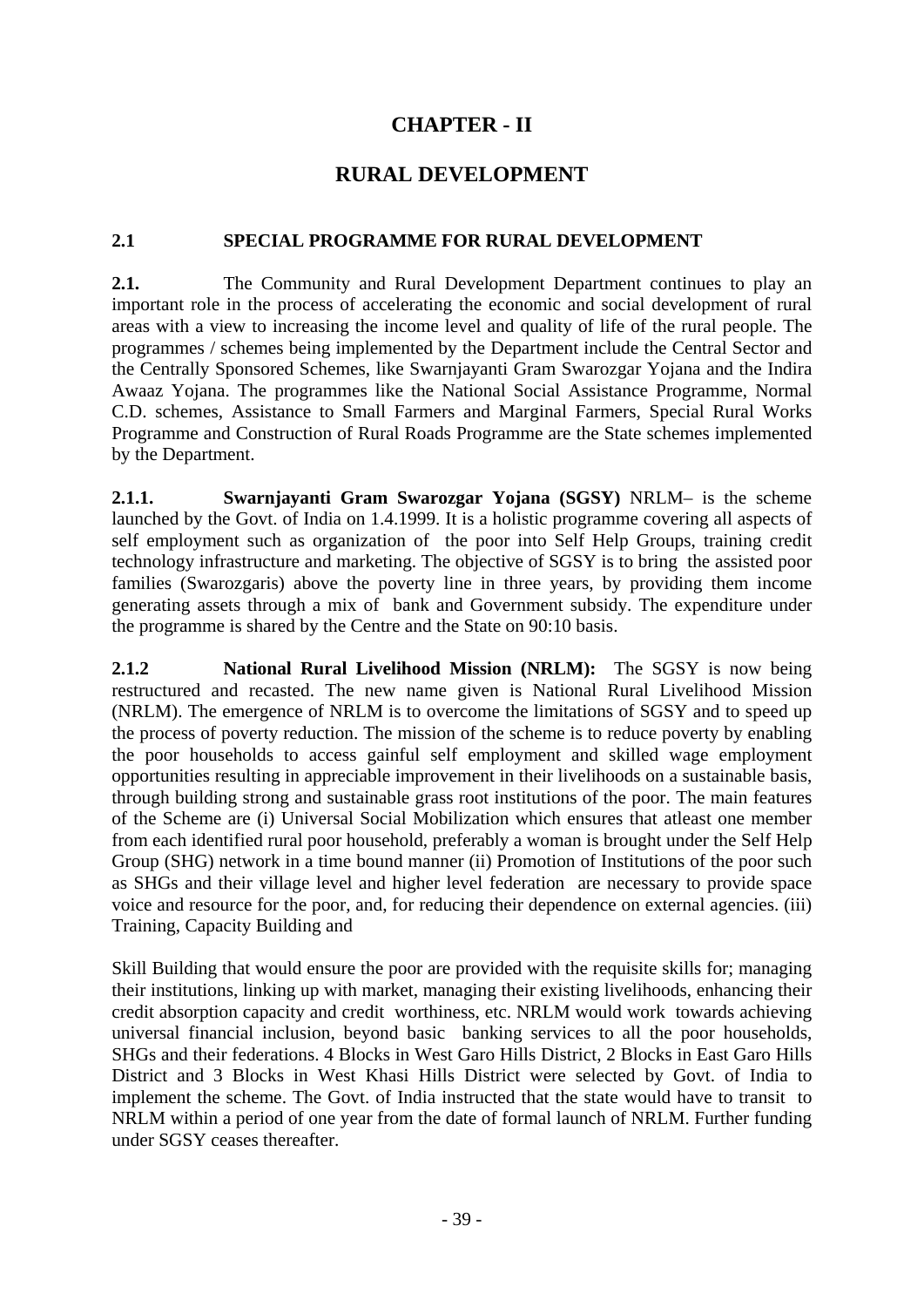Mahala Kisan Sashaktikaran Pariyojana (MKSP) : is being designed as a sub component which will be implemented as the Special Project of National Rural Livelihood Mission. The objective is to achieve socio- economic and technical empowerment of the rural women farmers, predominantly small and marginal farmers by establishing efficient local resource based agriculture. The scheme seeks to enable them to gain better access to the inputs and services provided by the government and other agencies. The scheme will be shared by Central and state on the 90:10 basis .

. The Twelfth Plan Projected Outlay 2012 – 2017 is Rs. 8200.00 lakh. The approved outlay of Rs. 200.00 lakh is earmarked during the year 2012-2013 and the expenditure is anticipated to be utilized in full. The proposed outlay for 2013-2014 is Rs. 150.00 lakh for meeting the 10% State Share.

**2.1.3. Integrated Waste Land Development Project (IWDP) :** The Integrated Wastelands Development Programme (IWDP) is Centrally Sponsored Scheme under the Ministry of Rural Development, Govt. of India. The Central Share : State Share ratio of 91.66:8.34 % . The main objective of the programme is to improve the productivity of wastelands and thereby improving the living standard of the rural poor who owns these lands. The development of these wastelands is taken up on the watershed basis and there are 112 projects sanctioned by Govt. of India. Out of 112 projects, 91 have been completed and 11 projects have closed. At present, the Department is implementing the scheme in 10 projects.

 The Projected outlay for the Twelfth Plan 2012-2017 is Rs. 1000.00 lakh. The approved outlay during 2012-2013 is Rs. 200.00 and amount is anticipated to be utilized in full. Proposed outlay for 2013-2014 is Rs. 10.00 lakh.

#### **2.1.4. LAND REFORMS**

The Projected Outlay for the  $12<sup>th</sup>$  Five Year Plan (2012-2017) is Rs. 3500.00 Lakh. An expenditure of Rs. 100.00 lakh is expected to be utilized against the Approved Outlay of Rs. 465.00 lakh during the Annual Plan 2012-13. The proposed Outlay for the Annual Plan 2013-14 is Rs. 480.00 lakh.

The actual expenditure during the Eleventh Plan period for Land Reforms Sector was Rs. 1648.72 Lakh against the Projected Outlay of Rs. 1600.00 Lakh.

#### **Implementation of the following schemes will be continued during 2013-14.**

**I. Cadastral Survey**:- To implement the Land Reforms in the State, the Government enacted the Meghalaya land Survey and Records Preparation Act, 1980 and amended in 1991 to involve the District Councils and introduce the Scheme of Cadastral Survey to have all lands Cadastrally surveyed and the preliminary records prepared with a view to identify the owner/ user of the land.

 Under the Sponsorship of the Ministry of Rural Development, Department of Land Resources, Government of India, New Delhi, 2 (two) Officers and 7 (seven) Surveyors have been trained by the Indian Institute of Surveying & Mapping, Survey of India, Hyderabad in handling and operating the Global Positioning System Survey instrument for provision of Ground Control points and the Electronic Total Station for Ground Truthing / Detail Survey. Departmental Training has also been imparted in the Headquarter to the other Surveyors who did not get the opportunity to undergo training in Hyderabad.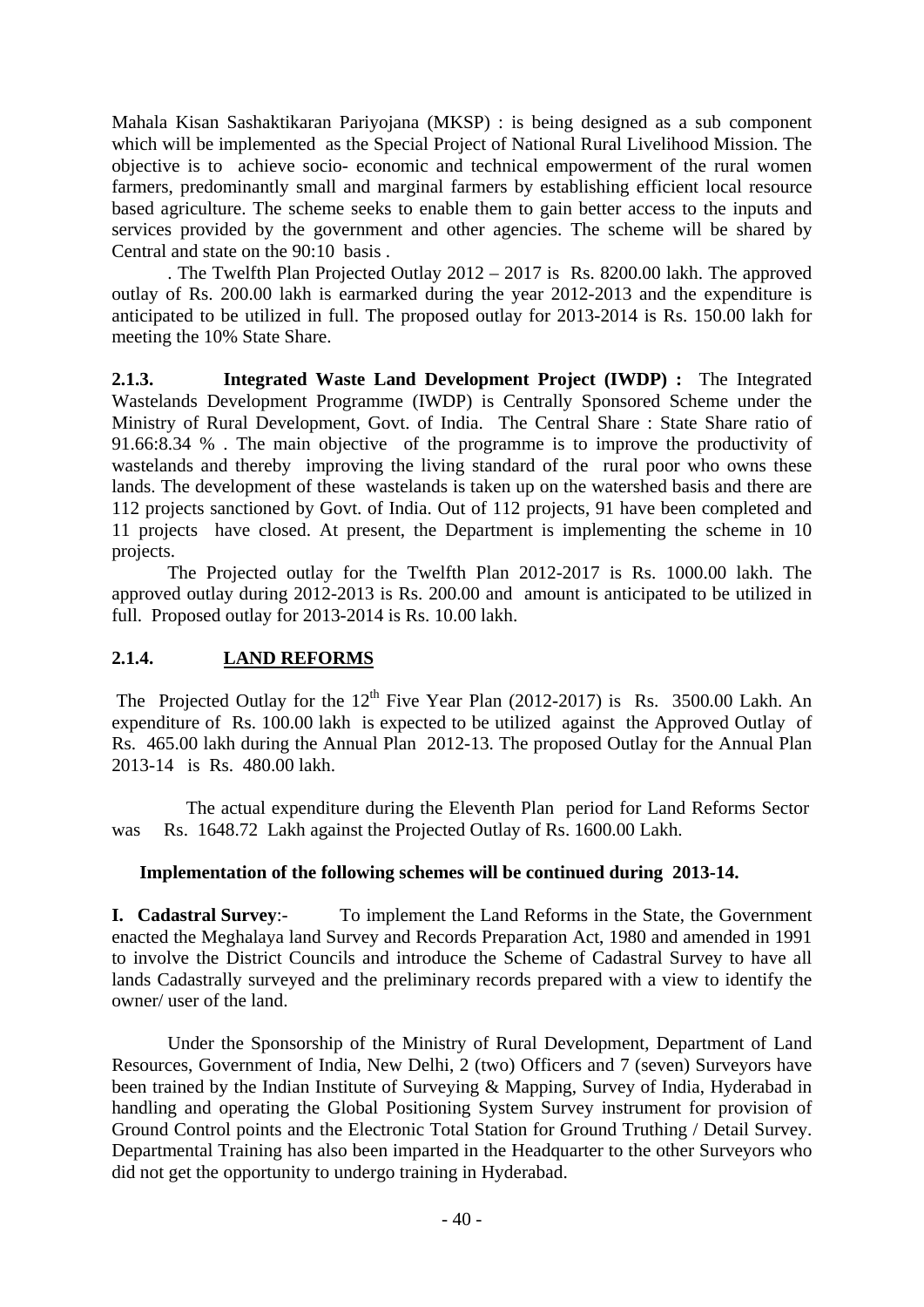In view of the prevailing land system, the Department is also conducting the awareness programme to make the people aware of the benefits that they will derive from the Cadastral Survey Operation.

**II. Metric Cell:-** Under this programme, training on Metric System to the Land Record Staff of the District Office is taken up.

**III. Procurement of Survey Equipments**:- The Officers as well as the Surveyors are now well conversant with the use of Modern Surveys Instruments namely, Global Positioning System & Electronic Total Station Instruments in the field of Survey. With the help of these instruments, the old and laborious stage of survey will automatically be dispensed with and more areas could be covered in the available time and field data will be obtained in the digital format and map which can be easily computerized.

For procurement Survey of the Equipments an amount of Rs.60.00 lakhs have been earmarked during 2013-14.

**IV. Enforcement Branch**:- The Scheme of Enforcement Branch implemented by the Government in Revenue for Identification of Owner/ Users/ Occupants allotted of land for preparation of the preliminary records of such land on the basis of Cadastral maps prepared under the Meghalaya Land Survey and Records Preparation Act. The work of preparation of the records in entrusted to the Enforcement staff under this Scheme and placed at the disposal of the Autonomous District Councils.

**V. Grant in Aid to the District Councils**:- As the General Administration of land on the basis of customary laws is vested with the District Councils as provision of the Sixth Schedule of the Constitution, financial assistance in the shape of Grant-in-Aid is being provided to the District Councils for implementation of Land Reforms Schemes and Cadastral Survey works in consonance with those of the State Government.

**VI. Computerization of Land Records and Cadastral Map:-** The Scheme is for Survey of Government Lands in Shillong and also in the District, Computerization of Land Records and printing of map. With the introduction of latest instruments in the field of survey, provision of G.P.S Control Points, Detail Survey by using Electronic Total Station has been carried out. With the adoption of modern survey technique, there is a necessity to provide Laptops to the Surveyors to enable them to process the data in the field where survey is conducted. Similarly, Desktop Computer, UPS and Plotter are required to be processed to cope with the number of maps to be processed and digitized in the office. The scheme is a continuous.

**VII.** The schematic break up of the actual expenditure during the  $11<sup>th</sup>$  Plan period, the projected outlay for the  $12^{th}$  Five Year Plan (2012-17) and the proposed Annual Plan 2013-14 are as follows :**-**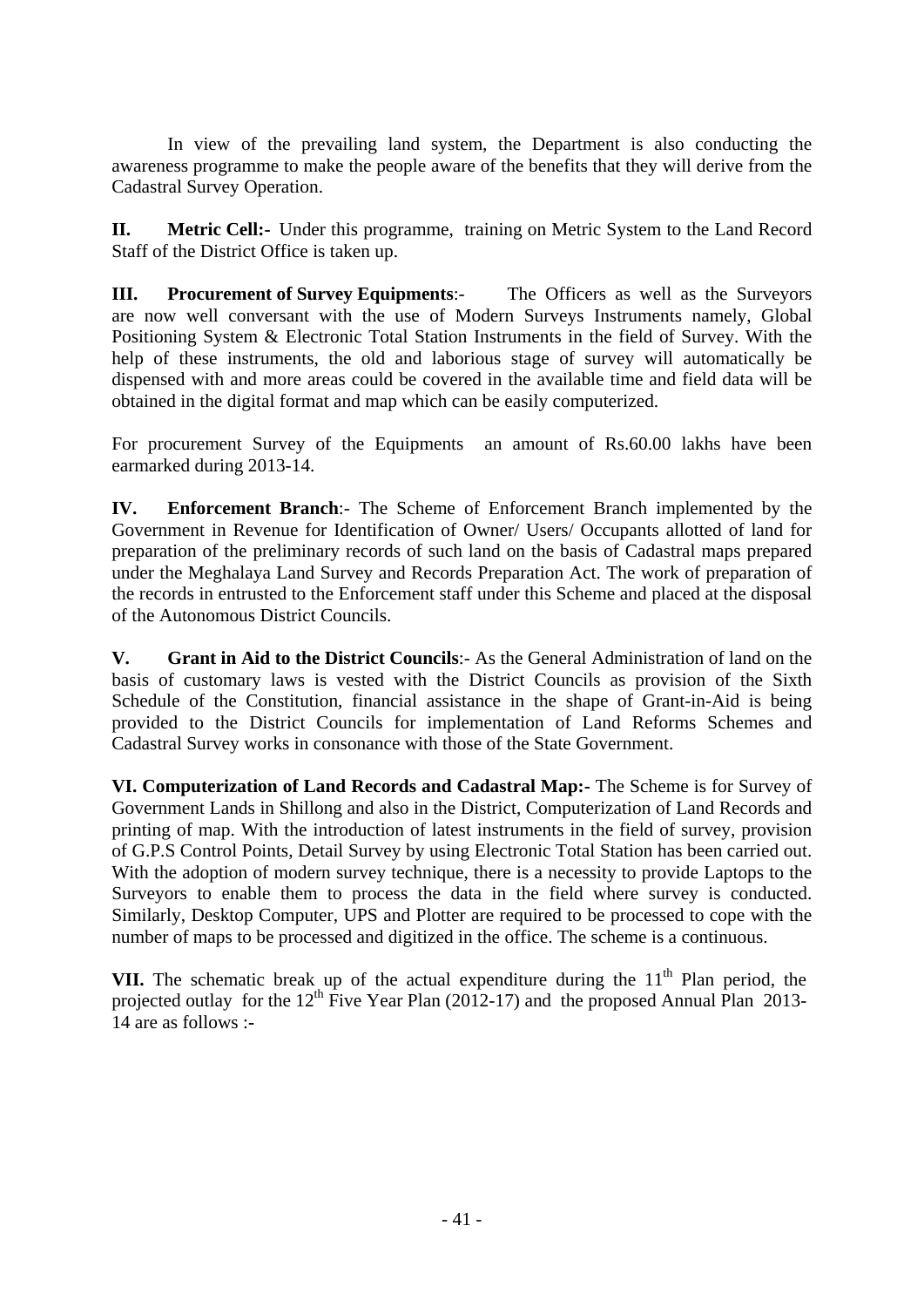|                  |                                                                   |                                                   |                                                                   |                                             |                                                            | Rs. in lakh                                                    |                           |                                                      |  |
|------------------|-------------------------------------------------------------------|---------------------------------------------------|-------------------------------------------------------------------|---------------------------------------------|------------------------------------------------------------|----------------------------------------------------------------|---------------------------|------------------------------------------------------|--|
| SI.<br>No.       | Name of Schemes.                                                  | $11th$ Plan<br>projected<br>outlay<br>$(2007-12)$ | <b>Actual Expd.</b><br>During the<br>$11th$ Plan<br><b>Period</b> | <b>Actual</b><br>expenditu<br>re<br>2011-12 | $12^{th}$ Plan<br><b>Proposed</b><br>outlay<br>$(2012-17)$ | <b>Approved</b><br>Outlay<br><b>Annual</b><br>Plan-<br>2012-13 | Anti.<br>expd.<br>2012-13 | <b>Proposed</b><br><b>Annual</b><br>Plan-<br>2013-14 |  |
|                  | <b>LAND REFORMS</b>                                               |                                                   |                                                                   |                                             |                                                            |                                                                |                           |                                                      |  |
| 1.               | Cadastral Survey                                                  | 676.27                                            | 667.07                                                            | 182.88                                      | 1410.00                                                    | 40.00                                                          | 40.00                     | 230.00                                               |  |
| 2.               | <b>Enforcement Branch</b>                                         | 576.14                                            | 796.81                                                            | 226.16                                      | 1738.00                                                    | 7.00                                                           | 7.00                      | 30.00                                                |  |
| 3.               | Metric Cell                                                       | 44.25                                             | 54.06                                                             | 12.14                                       | 100.00                                                     | 1.00                                                           | 1.00                      | 40.00                                                |  |
| $\overline{4}$ . | <b>Land Tenure Research</b><br>Cell                               | 22.10                                             | 11.47                                                             | 3.09                                        | 28.00                                                      |                                                                | 0.00                      | 0.00                                                 |  |
| 5.               | Grants-in-aid to the<br><b>District Councils</b>                  | 81.24                                             | 66.00                                                             | 16.00                                       | 104.00                                                     | 30.00                                                          | 20.00                     | 30.00                                                |  |
| 6.               | Procurement of Survey<br>Equipments                               | 200.00                                            | 53.31                                                             | 23.31                                       | 120.00                                                     | 206.00                                                         | 3.54                      | 60.00                                                |  |
| 7                | National Land Records<br>Modernisation<br>Programme.              | $\sim$                                            | 0.00                                                              | 0.00                                        |                                                            | $\sim$                                                         | 0.00                      | 0.00                                                 |  |
| 8.               | Computerisation of Land<br>Records & Cadastral Map                |                                                   | 0.00                                                              | 0.00                                        | $\sim$                                                     | 12.00                                                          | 9.98                      | 30.00                                                |  |
| 9.               | Other expenditure-<br>Construction of EOCs<br>Disaster Management |                                                   | 0.00                                                              | 0.00                                        | ÷                                                          | 169.00                                                         | 18.48                     | 60.00                                                |  |
|                  | <b>Total</b>                                                      | 1600.00                                           | 1648.72                                                           | 463.58                                      | 3500.00                                                    | 465.00                                                         | 100.00                    | 480.00                                               |  |

**2.1.5. Research and Training in Rural Development (SIRD):** The aims and objectives of this programme is to provide training to official and non official personnel who are involved in the process of rural development activities, besides, organizing seminars, conference and workshops on various problems for rural development.

 The Twelfth Plan 2012-2017 projected outlay is Rs. 400.00 lakh. The approved outlay for 2012-2013 is Rs. 100.00 lakhs which is anticipated to be utilized in full. The proposed outlay during 2013-2014 is Rs. 100.00 lakh.

**2.1.6. Extension Training Centre (ETC):** The said Centre is required to impart training to trainees at the grass root level e.g. Gram Sevaks, Gram Sevikas and Self help Groups. There is one ETC at Nongsder and a new ETC is proposed to be opened at Tura. The proposed outlay for 2013-2014 is Rs. 100.00 lakhs.

**2.1.7 Meghalaya Plantation Crops/Spices Development Project:** The projected approved outlay for the Twelfth Plan (2012-2017) is Rs. 6600.00 lakh and the approved outlay during 2012-2013 is Rs. 1000.00 lakhs and the amount is anticipated to be utilized in full. The proposed outlay during 2013-2014 is Rs. 1.00 lakh.

**2.1.8 Bio Fuel Plantation:** The projected outlay for the Twelfth Plan is Rs.3400.00 lakh and the approved outlay for the year 2012-2013 is Rs. 5.00 lakhs which is anticipated to be utilized in full. The proposed outlay for 2013-2014 is Rs. 300.00 lakh.

**2.1.9 Pine needle Briquetting Project:** The projected outlay for the Twelfth Plan 2012- 2017 is Rs. 650.00 lakh and the approved outlay for the year 2012-2013 is Rs. 1.00 lakh. The proposed outlay for 2013-2014 is Rs. 10.00 lakh.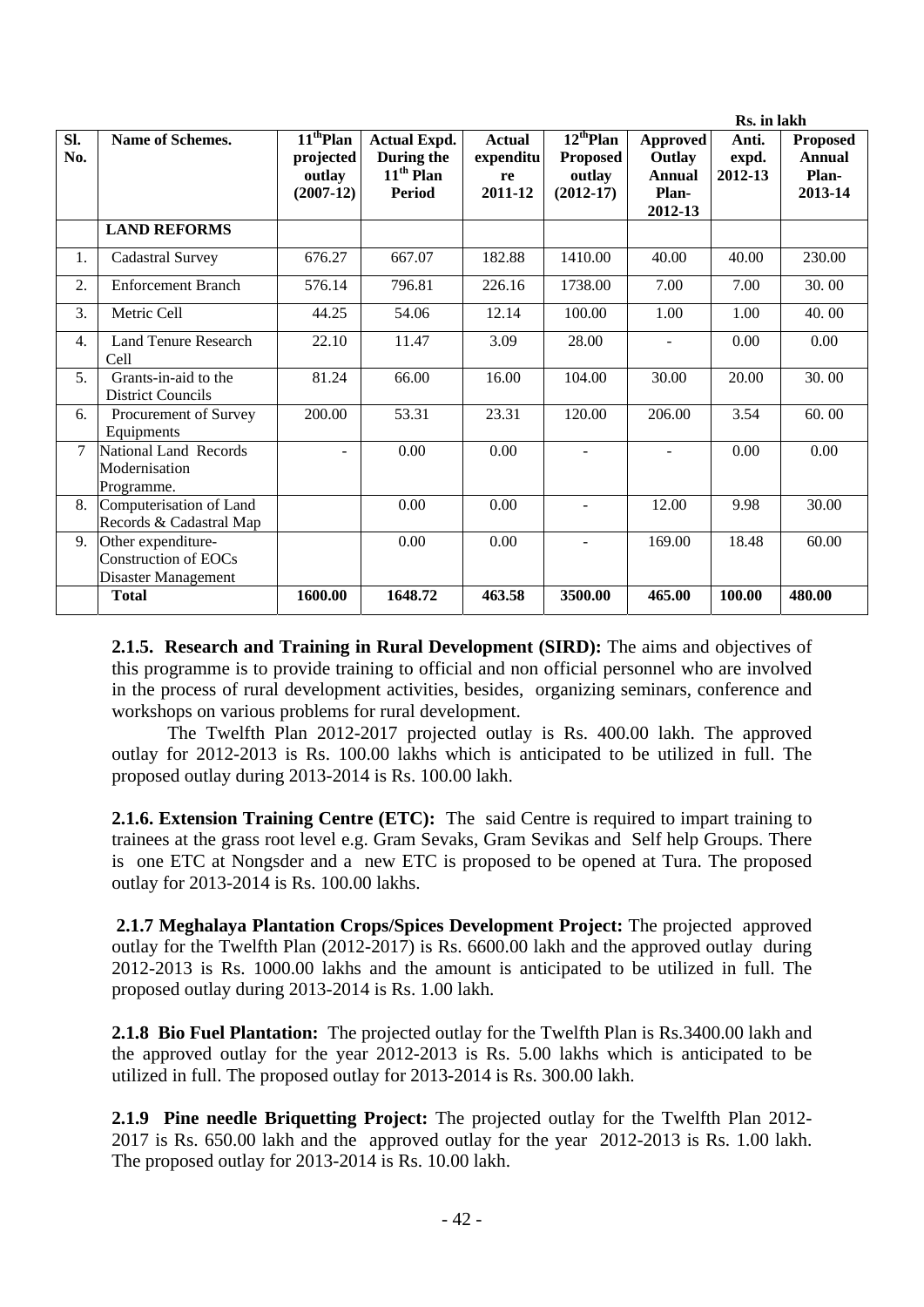#### **2.2. RURAL EMPLOYMENT**

**2.2.1. Indira Awaz Yojana (IAY**): The scheme aims at providing low cost houses to SC/ST and freed bonded labourers living below poverty line, free of cost. Funds for the programme are shared by the Central and State Government in the ratio of 90:10. The assistance under this scheme Rs. 75000/- per house for new construction and Rs. 15,000/- for upgradation.

The projected outlay for the Twelfth Plan 2012 – 2017 is 7000.00 lakh. The approved outlay during 2012 – 2013 is Rs. 800.00 lakh and the anticipated expenditure is Rs. 672.00 lakh. The proposed outlay for the year 2013 – 2014 is Rs. 750.00 lakh.

**2.2.2 National Rural Employment Guarantee Scheme (NREGS):** The Act gives legal guarantee of one hundred days of wage employment in a financial year to adult members of rural households who demand employment and willing to do unskilled manual works. Implementation of the Act called for the formulation of National Rural Employment Guarantee Scheme by the State Government . The State has notified the scheme under the act, known as the Meghalaya Rural Employment Guarantee Scheme on 28.7.2006.

 For implementation through Local Employment Councils. South Garo Hills and West Garo Hills have been selected for implementation of the programme. The objective

of the programme is to enhance the livelihood security of the people in rural areas by generating employment through works to develop the infrastructure base on that area. The scheme is being implemented as Centrally Sponsored Scheme on a cost sharing basis between centre and state in the ratio of 90:10.

The Projected outlay for the Twelfth Plan Period 2012-2017 is Rs. 30,000.00 lakh. The approved outlay for 2012-2013 is Rs. 4000.00 lakh and the amount is anticipated to be utilized in full. The proposed outlay for 2013-2014 is Rs.4000.00 lakh.

**2.2.3. Convergence with MGNREGA:** The Proposed outlay for 2013-2014 is Rs. 3900.00 lakh

### **2.3 OTHER RURAL DEVELOPMENT PROGRAMME**

2.3.1. Community Development & Panchayats: Different schemes relating to Agriculture and Land reclamation, Health and Sanitation, Education, Social Education, Animal Husbandry including Veterinary, Industries including Art and Crafts and Rural Roads are being implemented through existing 39 C.D.Blocks.

The objective of C.D. schemes is to bring about general development and upliftment of the socio – economic life of the rural people so as to foster the community spirit among the communities in the development process.

 The projected outlay for the Twelfth Plan (2012-2017) is Rs. 17,000.00 lakh. The approved outlay during 2012-2013 is 1300.00 lakh and the anticipated expenditure is Rs. 1600.00 lakh. The proposed outlay for 2013-2014 is Rs. 3700.00 lakh which includes the following schemes:

- (i) **State Rural Infrastructure Development Initiative:** Rs. 2100.00 lakhs
- (ii) **Re-organization of C & R.D. Blocks:** Rs. 750.00 lakhs.
- (iii) **Knowledge & Technology initiative in C & R.D. Blocks:** Rs. 100.00 lakhs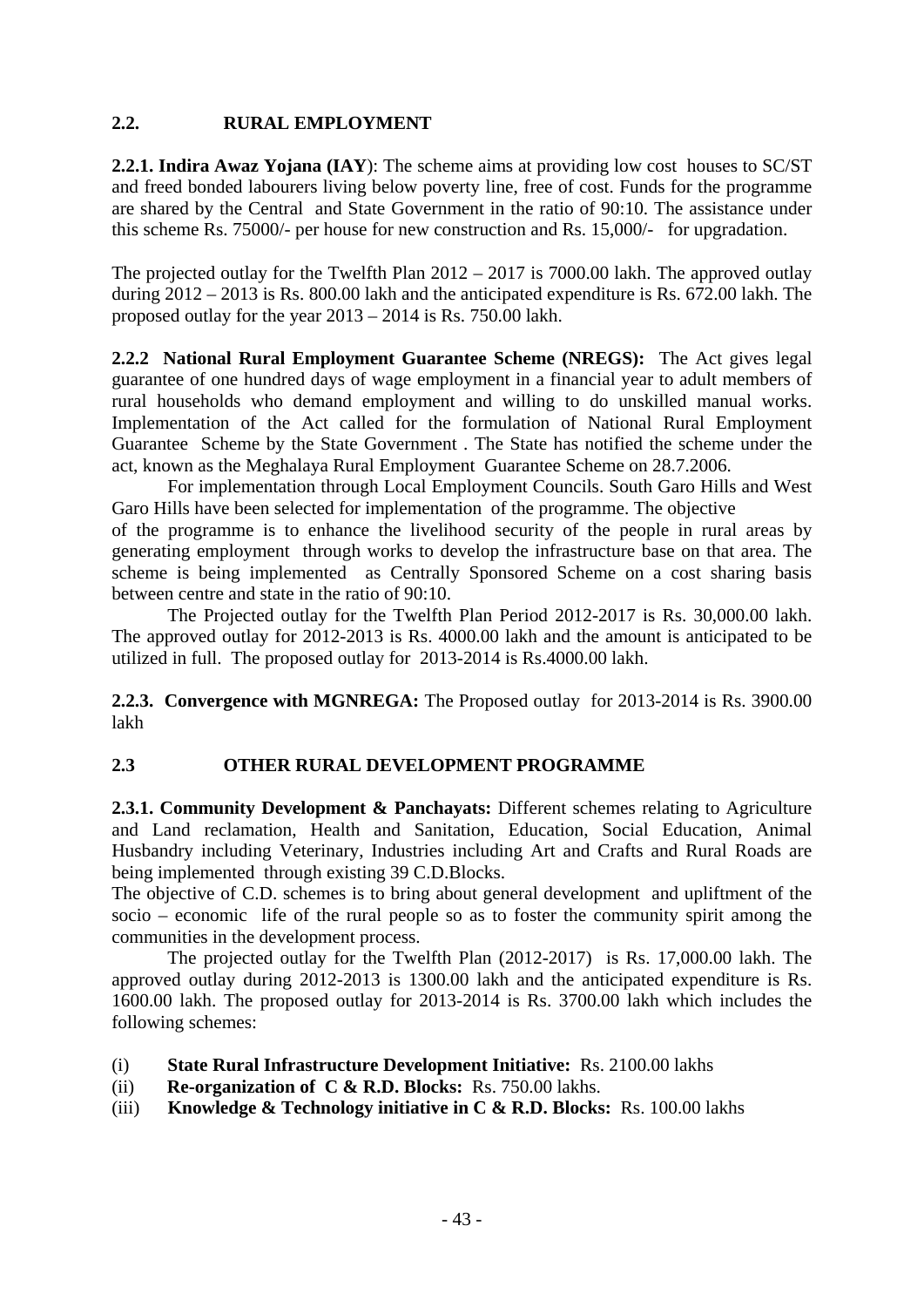**2.3.2. National Social Assistance Programme (NSAP):** This programme was launched by the Govt. of India in1995. The Govt. of India has however transferred the scheme to State Sector and implemented under ACA oriented scheme. This scheme aims at providing social assistance benefits to poor households in the case of old age, death of a bread winner and maternity benefit. The NSAP aims at ensuring minimum national standard , in addition to the benefits the States are currently providing or might provide in future. The scheme has 4 (four) components as follows:-

**(i) IGNOAPS** : The Govt. of India has recently lowered the age limit for attaining this pension scheme from 65 years to 60 years and increased the central Assistance from Rs. 200/- to Rs. 500/- for the beneficiaries of 80 years and above. The present assistance given is Rs. 200/- from ACA and Rs. 50/- a contribution from State funds. However, the G.O.I. has insisted that the State Govt. should also contribute equal amount as that of ACA, i.e Rs. 200/- per month per beneficiary so that the total assistance would be Rs. 400/- p.m. . The Govt. of India reiterated the equal amount of pension has to be contributed from the state funds towards all pension schemes, namely, Indira Gandhi National Widow Pension scheme (IGNWPS) and Indira Gandhi National Disability Pension Scheme (IGNDPS).

**(ii) IGNWPS:** The Criteria for assistance under Indira Gandhi National Widow Pension Scheme (IGNWPS) requires that the beneficiary should be a BPL widow of 40-79 years of age and the ceiling for assistance is Rs. 300/- p.m. per beneficiary. As at present no contribution is made from the State funds. The expenditure was fully met from the ACA. As already stated above at least a minimum of Rs. 300/- p.m. per beneficiary is necessary to be contributed from state funds.

**(iii) IGNDPS :** The criteria for assistance under Indira Gandhi National Disability Pension Scheme (IGNDPS) are the beneficiary should be BPL with severe or multiple disability between the age group of 18-79 years and the ceiling for assistance is Rs. 300/- p.m. per beneficiary. Here too, no contribution is given from the State funds. The expenditure was fully met from ACA. At least the minimum of Rs. 300/- p.m. per beneficiary is necessary to be contributed from state funds.

**(iv) NFBS:** The scheme provide financial assistance to below poverty line families on the death of bread winner for Rs. 20,000/-

 The projected outlay for the Twelfth Plan 2012-2017 is Rs. 25,000.00 lakhs. The approved outlay during 2012-2013 is Rs. 2000.00 lakh which is within State Share and the expenditure is anticipated to be utilized in full. The proposed outlay for the year 2013-2014 is Rs. 2000.00 lakh which also includes the State Share.

**2.3.3. Special Rural Works Programmes (SRWP):** This programme envisages active involvement of village community in the process of development right from grass root level upto the implementing stages which is in consonance with the policy programme of the Govt. of India. The programme is of general in nature and the schemes are selected by the members of the Legislative Assembly and implemented by the Local Durbars of villages.

**2.3.4. Chief Minister Special Rural Development Fund (CMSRDF):** The programme envisages active involvement of Village Community and local Durbars in the development of which is in consonance with the policy of the Government. The programme to be taken up is selected by the Member of the Legislative Assembly under the supervision of the Deputy Commissioner of the District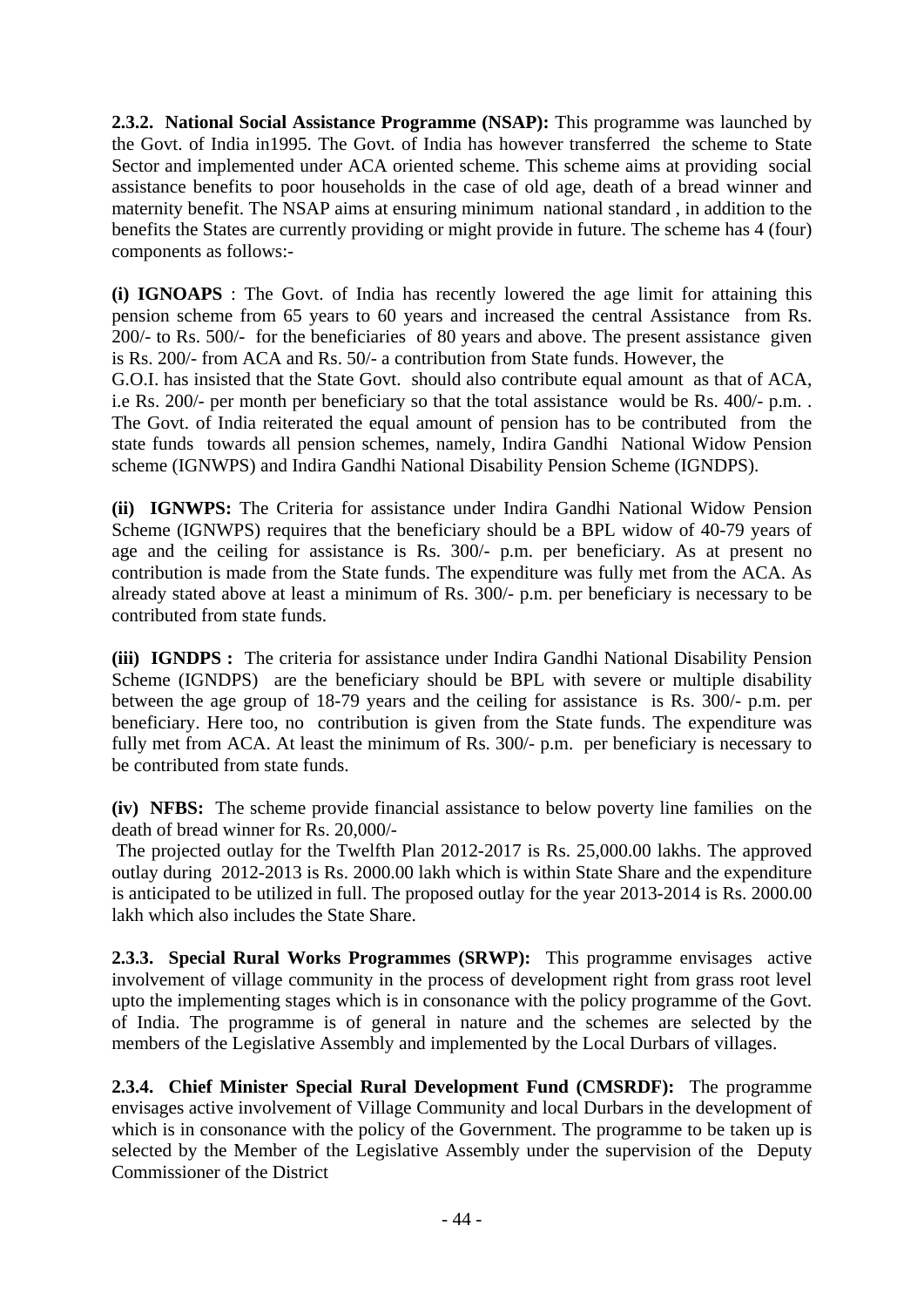The Twelfth Plan projected outlay is Rs. 29,250.00 lakh. The approved outlay during 2012-2013 is Rs. 6250.00 lakh and the expenditure is anticipated to be utilized in full. Proposed outlay for 2013-2014 is Rs. 6250.00 lakh which includes Rs. 5450.00 lakh for SRWP and Rs. 800.00 lakh for CMSRDF.

**2.3.5. Backward Region Grant Funds (BRGF):** The Backward District initiative under the Rashtriya Sam Vikas Yojana (RSVY) was launched by the Planning Commission in the Tenth Plan Period. The primary objective of RSVY is to address the problems of pockets of high poverty, low growth and poor governance by putting in place programmes and policies which would remove barriers to growth, accelerate the development process and improve the quality of life of people. The programme aims at focused development for backward areas which would be reduced imbalance and speed up development.

The projected outlay for the Twelfth Five Year Plan 2012-2017 is Rs. 20,000.00 lakh. The approved outlay during 2012-2013 is Rs. 4144.00 lakh and the entire amount is anticipated to be utilized in full. The proposed outlay for the year 2013-2014 is Rs. 4144.00 lakh.

**2.3.6. Construction of Rural Roads Programme (CRRP):** CRRP is also implemented by Community & Rural Development Department on behalf of Public Works Department. The scheme is identified and selected by respective Members of the Legislative Assembly. The objective of the programme is to improve the rural roads networks by active involvement of the village Community for construction of link roads within the villag area of the Block in order to boost their economy.

 During the Eleventh Plan Period the approved outlay was under P.W.D. Sector. For the Twelfth Plan 2012-2017 projected outlay is Rs. 1400.00 lakhs. Approved outlay for 2012-2013 is Rs. 280.00 lakhs and is anticipated to be utilized in full The proposed outlay during 2013-2014 is Rs. 280.00 lakh.

| Nme of the                | $11th$ Plan | $11th$ Plan        | <b>Actual</b>      | $12^{\text{th}}$ Plan | <b>Approved</b> | <b>Anticipated</b> | <b>Proposed</b>    |
|---------------------------|-------------|--------------------|--------------------|-----------------------|-----------------|--------------------|--------------------|
| <b>Scheme</b>             | $(2007 -$   | $(2007 - 2012)$    | <b>Expenditure</b> | $(2012 -$             | Outlay          | <b>Expenditure</b> | Outlay             |
|                           | 2012)       | <b>Expenditure</b> | 2011-2012          | 2017)                 | 2012-2013       | 202-2013           | for the            |
|                           | Projected   |                    |                    | Projected             |                 |                    | <b>Annual Plan</b> |
|                           | Outlay      |                    |                    | Outlay                |                 |                    | 2013-2014          |
| Swarnjayanti Gram         | 5500.00     | 831.59             | 54.20              | 8200.00               | 200.00          | 200.00             | 150                |
| Swarozgar Yojana          |             |                    |                    |                       |                 |                    |                    |
| (SGSY)                    |             |                    |                    |                       |                 |                    |                    |
| (SIRD)                    | 450.00      | 308.57             | 109.16             | 400.00                | 100.00          | 100.00             | 100                |
| <b>Extension Training</b> | 0.00        | 0.00               | 0.00               | 0.00                  | 0.00            | 0.00               | $\theta$           |
| Centre                    |             |                    |                    |                       |                 |                    |                    |
| <b>IWDP</b>               | 500.00      | 740.84             | 120.13             | 1000.00               | 200.00          | 200.00             | 10.00              |
| <b>Land Reforms</b>       | 1600.00     | 1648.72            | 463.58             | 3500.00               | 465             | 100                | 480                |
| Community                 | 12000       | 7412.14            | 2391.05            | 17000.00              | 1300.00         | 1600.00            | 750.00             |
| Development &             |             |                    |                    |                       |                 |                    |                    |
| Panchayats                |             |                    |                    |                       |                 |                    |                    |
| Scheme.                   |             |                    |                    |                       |                 |                    |                    |
| <b>SRWP</b> including     | 28500.00    | 29250.00           | 8030.00            | 29250.00              | 6250.00         | 6250.00            | 6250.00            |
| <b>CMSDF</b>              |             |                    |                    |                       |                 |                    |                    |
| <b>CRRP</b>               | 1200        | 1290.00            | 280.00             | 1400.00               | 280.00          | 280.00             | 280.00             |
| NSAP including            | 6780.00     | 7664.56            | 1775.19            | 25000.00              | 2000.00         | 2000.00            | 2000.00            |
| Anna Purna                |             |                    |                    |                       |                 |                    |                    |
| Schemes                   |             |                    |                    |                       |                 |                    |                    |

The break up of the expenditure for the  $11<sup>th</sup>$  Plan, the  $12<sup>th</sup>$  Plan Projected Outlay and the proposed Outlay for the Annual Plan 2013-2014 is indicated below:-